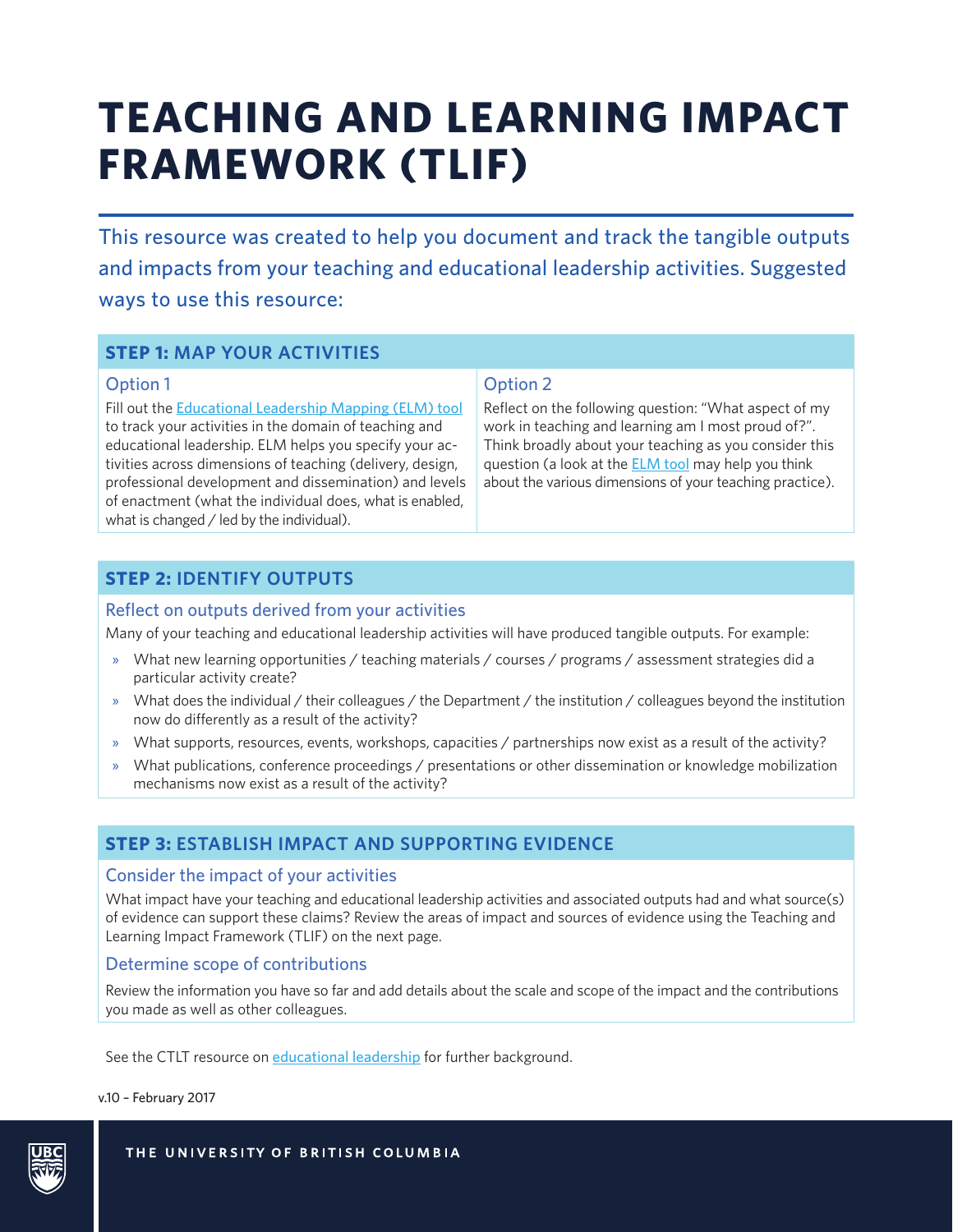## **CATEGORICAL AREAS OF IMPACT**

For each of these, there will need to be a specification of the extent of impact, determined by scale (e.g. how many), scope (e.g. extent, reach, locus of action) and specific contribution (individual vs extended team).

| PEOPLE                                                                                                                                                                                                                                                                                                                                                      |                                                                                                                                                                                        |  |  |  |
|-------------------------------------------------------------------------------------------------------------------------------------------------------------------------------------------------------------------------------------------------------------------------------------------------------------------------------------------------------------|----------------------------------------------------------------------------------------------------------------------------------------------------------------------------------------|--|--|--|
| Impact on practice<br>Can include the teaching practice of the individual, their<br>colleagues, their discipline / department as well as wider<br>(e.g. beyond UBC) impact on teaching and learning<br>practice. Includes impact of creation / dissemination of<br>resources / materials / software developed to support<br>teaching and learning practice. | Impact on student success<br>Impact on student learning, achievement of course /<br>program outcomes, student engagement, student<br>well-being and other measures of student success. |  |  |  |
|                                                                                                                                                                                                                                                                                                                                                             |                                                                                                                                                                                        |  |  |  |

| <b>PROCESS</b>                                           |                                                          |  |  |
|----------------------------------------------------------|----------------------------------------------------------|--|--|
| Impact on approaches / priorities                        | Impact on support capacity, support provision            |  |  |
| Can include the impact on program / departmental /       | or teaching and learning networks                        |  |  |
| Faculty / institutional priorities or approaches for     | Can include impact of creation / provision of workshops, |  |  |
| teaching and learning, as well as creation / revision of | seminars, communities of practice, training or mentor-   |  |  |
| guidelines, procedures and policies.                     | ship programs, celebrations, awards etc.                 |  |  |

| <b>PRODUCT</b>                                                                                                                                                                                                     |                                                                                                                                           |  |  |
|--------------------------------------------------------------------------------------------------------------------------------------------------------------------------------------------------------------------|-------------------------------------------------------------------------------------------------------------------------------------------|--|--|
| Impact on curriculum                                                                                                                                                                                               | Impact on scholarly literature / body of work                                                                                             |  |  |
| Can include impact through creation / renewal of courses,<br>programs, degree pathways and options, accreditation<br>requirements, modality of delivery (online / blended),<br>engagement with community partners. | Can include the impact of publications, presentations,<br>conference proceedings, workshops, invited keynotes,<br>media or news coverage. |  |  |

## **SOURCES OF EVIDENCE**

- » Quantitative data, e.g. number of participants, performance or other measures of learning, enrollments, degree pathways, placements, views, users, purchasers, citations and impact factors.
- » Qualitative data, e.g. course / program evaluations of effectiveness through student surveys, analysis of writing activities, focus group, interviews.
- » Awards, Recognition and Distinctions in the area of teaching and learning (e.g. UBC Killam Teaching Awards, Department / Faculty teaching awards, external Fellowships, 3M National Teaching Fellowship).
- » Student evaluations of teaching (quantitative and qualitative data).
- » Evidence of impact on students (reflective blogs, e-mails, social media).
- » Evidence of impact on other colleagues, Departments, institutions (emails, letters, communications indicating adoption of practices, materials, designs, assessments etc).
- » Materials, activities or feedback from workshops, panels, conferences, invited presentations, networks, communities of practice.
- » Publications, proceedings, podcasts, digital artifacts and media articles.
- » Grants and awards for development and enhancement.

v.10 – February 2017 Page 2

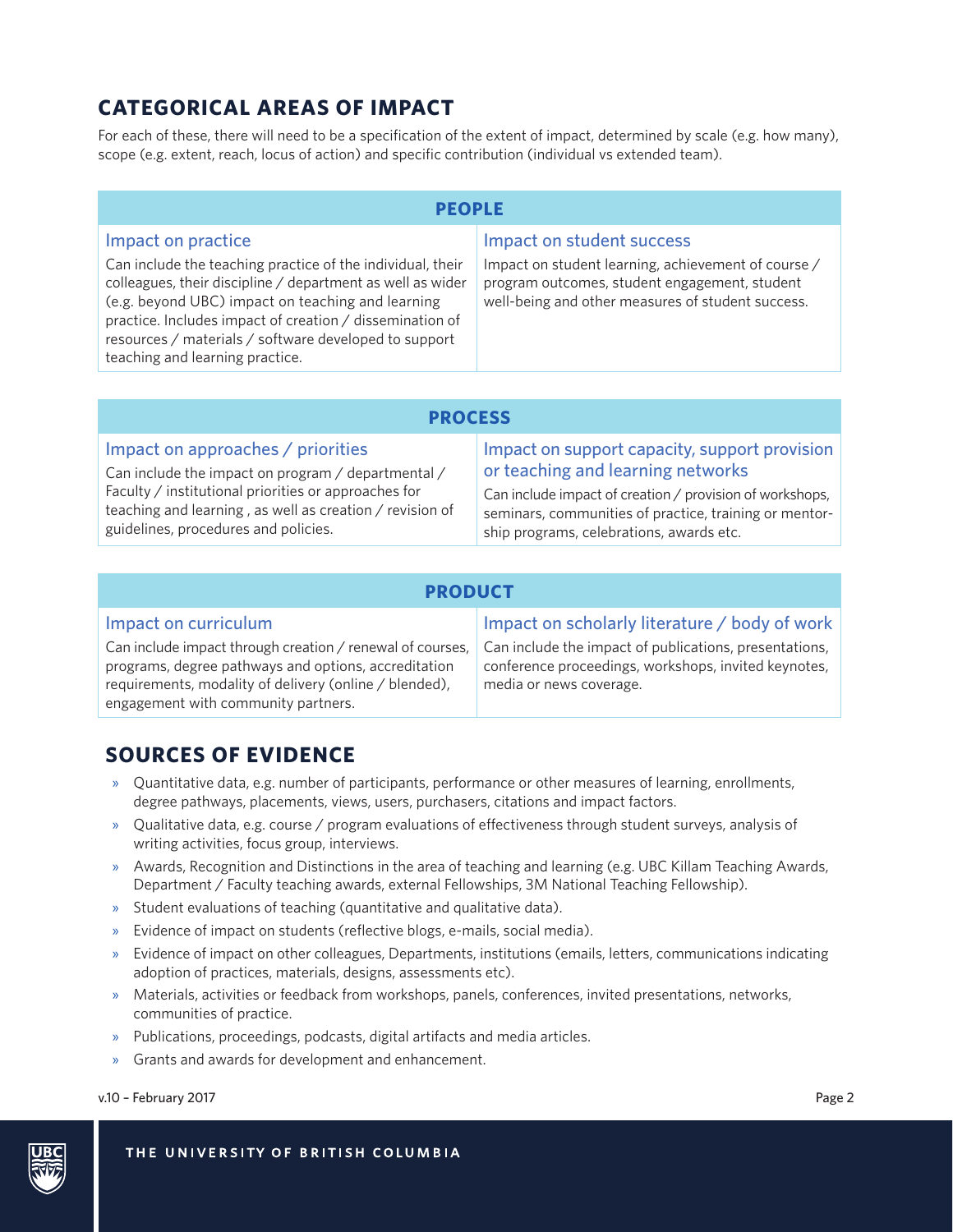# **COMPLETING THE TLIF TABLE: PUTTING IT ALL TOGETHER**

| <b>PEOPLE</b>               |                                                                                                                                                                                                                                                                                                                     |                              |  |  |
|-----------------------------|---------------------------------------------------------------------------------------------------------------------------------------------------------------------------------------------------------------------------------------------------------------------------------------------------------------------|------------------------------|--|--|
| <b>Impact category</b>      | <b>Description</b>                                                                                                                                                                                                                                                                                                  |                              |  |  |
| Practice                    | The teaching practice of the individual, their colleagues, their discipline /<br>department as well as wider (e.g. beyond UBC) impact on teaching and<br>learning practice. Includes impact of creation / dissemination of resources<br>/ materials / software developed to support teaching and learning practice. |                              |  |  |
| <b>Example(s) of impact</b> | <b>Source(s) of evidence</b>                                                                                                                                                                                                                                                                                        | Scale / scope / contribution |  |  |
|                             |                                                                                                                                                                                                                                                                                                                     |                              |  |  |
| <b>Impact category</b>      | <b>Description</b>                                                                                                                                                                                                                                                                                                  |                              |  |  |
| Student success             | Impact on student learning, achievement of course or program outcomes,<br>measures of student engagement, well-being, retention / completion,<br>preparedness and other measures of student success.                                                                                                                |                              |  |  |
| <b>Example(s) of impact</b> | <b>Source(s) of evidence</b>                                                                                                                                                                                                                                                                                        | Scale / scope / contribution |  |  |
|                             |                                                                                                                                                                                                                                                                                                                     |                              |  |  |

v.10 - February 2017 Page 3

THE UNIVERSITY OF BRITISH COLUMBIA

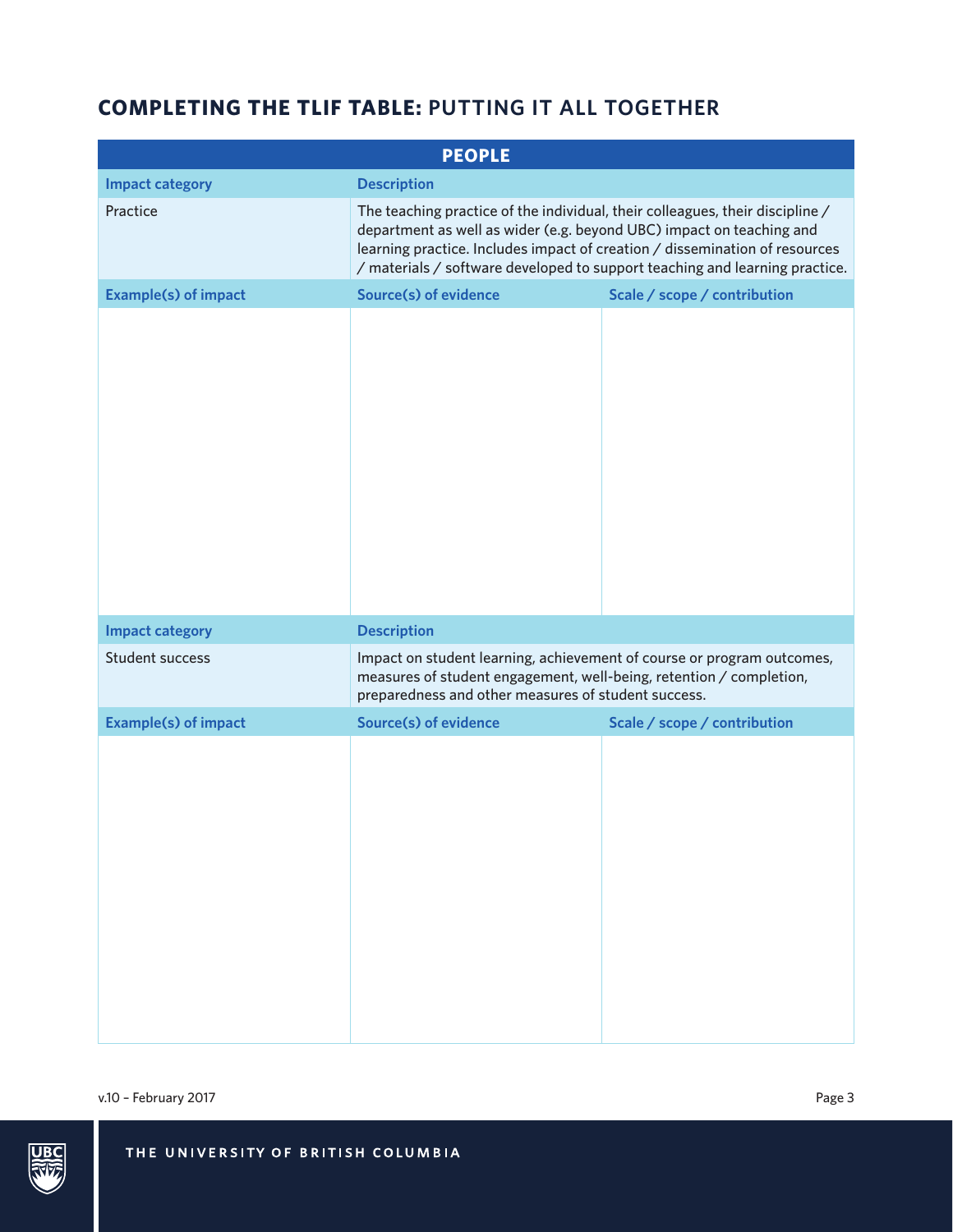# **COMPLETING THE TLIF TABLE: PUTTING IT ALL TOGETHER**

| <b>PROCESS</b>               |                                                                                                                                                                                                             |                              |  |  |
|------------------------------|-------------------------------------------------------------------------------------------------------------------------------------------------------------------------------------------------------------|------------------------------|--|--|
| <b>Impact category</b>       | <b>Description</b>                                                                                                                                                                                          |                              |  |  |
| Approaches / priorities      | Can include the impact on program / departmental / Faculty / institutional<br>priorities or approaches for teaching and learning, as well as creation /<br>revision of guidelines, procedures and policies. |                              |  |  |
| <b>Example(s) of impact</b>  | <b>Source(s) of evidence</b>                                                                                                                                                                                | Scale / scope / contribution |  |  |
|                              |                                                                                                                                                                                                             |                              |  |  |
| <b>Impact category</b>       | <b>Description</b>                                                                                                                                                                                          |                              |  |  |
| Support capacity / provision | Can include impact of creation / provision of workshops, seminars, com-<br>munities of practice, training or mentorship programs, celebrations, awards etc.                                                 |                              |  |  |
| <b>Example(s) of impact</b>  | <b>Source(s) of evidence</b>                                                                                                                                                                                | Scale / scope / contribution |  |  |
|                              |                                                                                                                                                                                                             |                              |  |  |

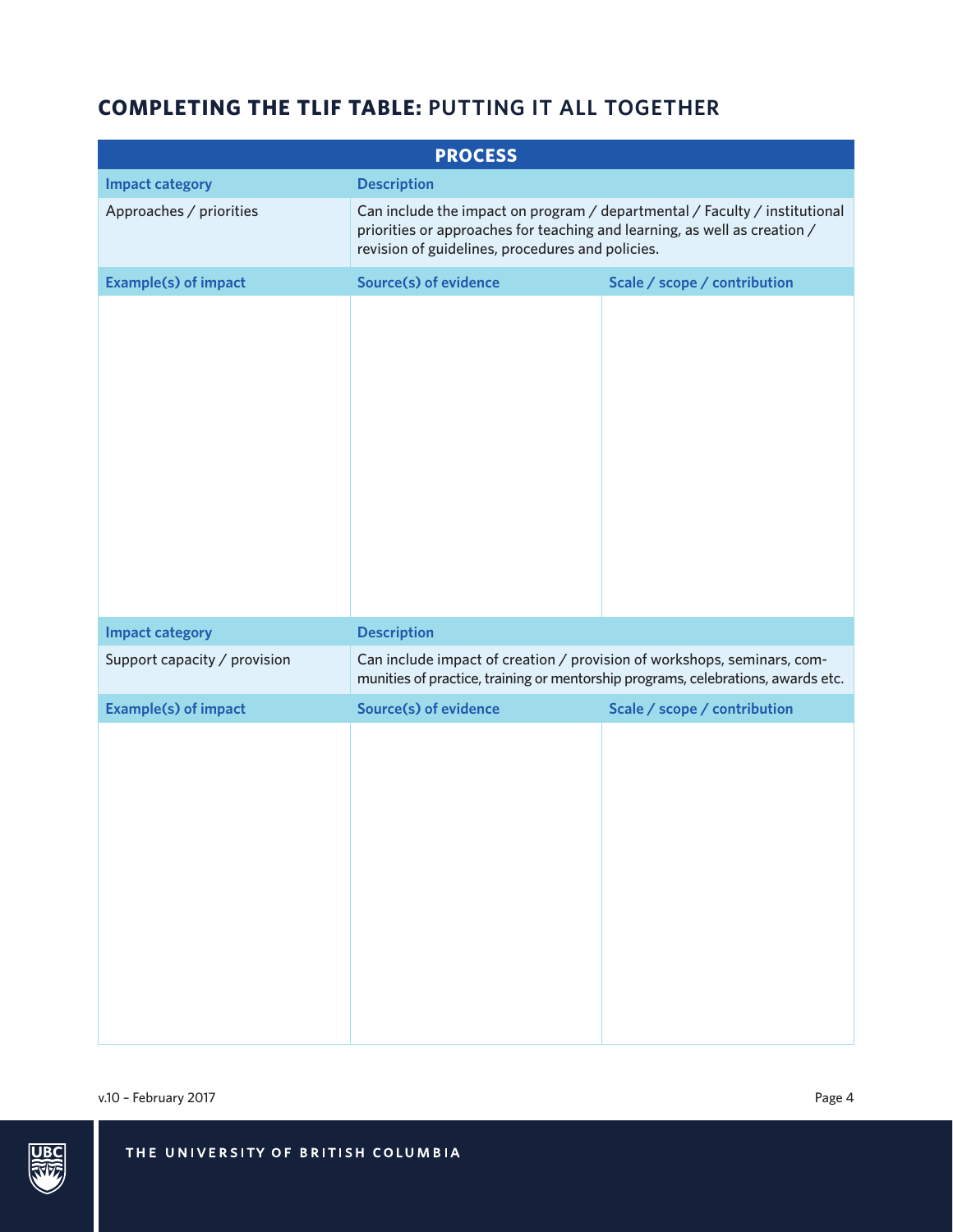# **COMPLETING THE TLIF TABLE: PUTTING IT ALL TOGETHER**

| <b>PRODUCT</b>                      |                                                                                                                                                                                                                 |                                 |  |  |
|-------------------------------------|-----------------------------------------------------------------------------------------------------------------------------------------------------------------------------------------------------------------|---------------------------------|--|--|
| <b>Impact category</b>              | <b>Description</b>                                                                                                                                                                                              |                                 |  |  |
| Curriculum                          | Can include impact through creation / renewal of courses, programs,<br>degree pathways and options, accreditation requirements, modality<br>of delivery (online / blended), engagement with community partners. |                                 |  |  |
| <b>Example(s) of impact</b>         | Source(s) of evidence                                                                                                                                                                                           | Scale / scope /<br>contribution |  |  |
|                                     |                                                                                                                                                                                                                 |                                 |  |  |
| <b>Impact category</b>              | <b>Description</b>                                                                                                                                                                                              |                                 |  |  |
| Scholarly literature / body of work | Impact arising from publications, conference proceedings, workshops<br>given / organized, invited or contributed presentations, media or<br>other news coverage.                                                |                                 |  |  |
| <b>Example(s) of impact</b>         | <b>Source(s) of evidence</b>                                                                                                                                                                                    | Scale / scope /<br>contribution |  |  |
|                                     |                                                                                                                                                                                                                 |                                 |  |  |

v.10 – February 2017 Page 5